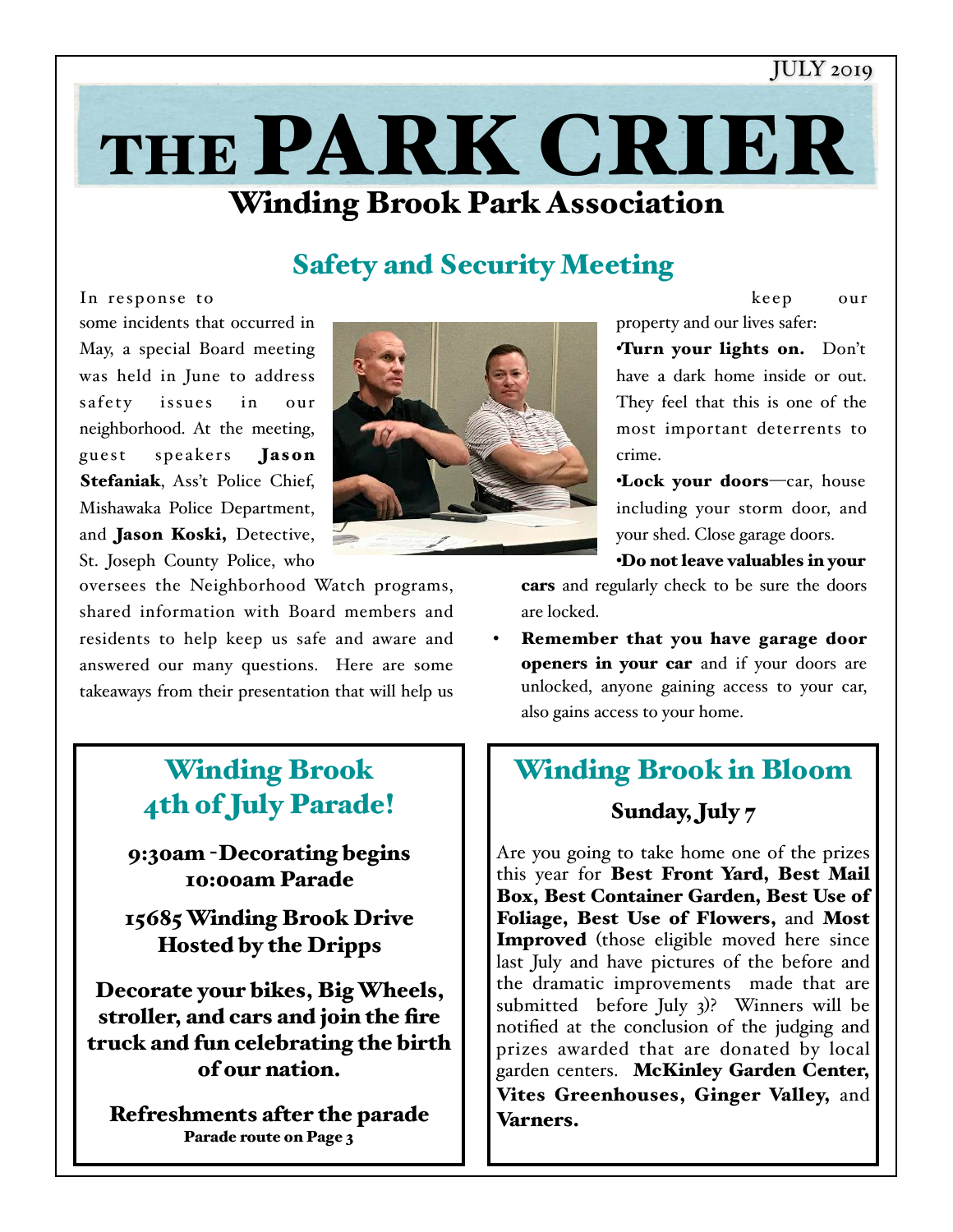## President's Corner

### Hello Neighbors!

I hope this finds you and your family doing well. On June 19th, the Board held a special safety and security meeting that was open for all residents to attend in light of recent events this Spring. Thanks to the residents that attended, and our special guests Detective Jason Koski with the St. Joe County Sheriff's Department, and neighbor Jason Stefaniak, who is also the Assistant Chief of Police for Mishawaka. Their insights and reminders were very helpful and reassuring. In light of our meeting, we will likely be initiating a Neighborhood Watch Program in the very near future with the help of the St. Joe County Sheriff's office. We are also in the process of investigating security systems and video surveillance options. Stay tuned for more information.

While Summer technically arrived on June 21st, I think we all would appreciate it more if the rain would let up soon. Thanks to all of you that are doing your part to keep up with your yards and homes. That said, we have received a few complaints from neighbors regarding a few homes and yards that are in need of attention. respect your neighbors and do your part to care for you home and yard. We understand situations in life may come up that make this difficult, so if you need help, please reach out. We can connect you with landscapers, and home improvement companies that can help you complete your projects.

In closing, it's an honor to serve on the Winding Brook Board with the other dedicated volunteer<br>Board Members. Please don't hesitate to reach Please don't hesitate to reach out to me, or any of our Board Members if you have questions, or if we can be of service. I look forward to seeing you around the neighborhood.

### *Michael Miler*

### WBPA BOARD

Michael Miller, President Zach Dripps, Vice President Laurel Eslinger, Secretary George Cressy, III, Treasurer

Sharon Burden—Maria Carter Josh Higginbotham Ryan Howell—Brain Powell—Kathy Smith Tim Sullivan—Kyle Umbarger

## Safety and Security Con't.

- If you must have glass in your front door, have it on the opposite side of the handle.
- Get to know your neighbors. We are an important component in fighting crime. Report what you see!
- Trim your bushes or other landscape materials or even remove them if they would allow someone to hide behind them.
- When going on vacation, notify a Board member or a trusted neighbor to let them know that you will be gone and ask that they keep watch over your home and pick up any packages that you may receive.
- Dogs can be a deterrent.
- Security cameras are helpful. Position them on the peak so that there is good coverage and not just focused down on your driveway.
- **Ring doorbells** are recommended.
- **Document** what you have in your house so that if your home is broken into and items stolen, you will have some idea of what was taken.

The biggest takeaway was **CALL 911.** We were assured we would never be bothering them by making that call and if we see something suspicious or feel unsafe or see a crime being committed—PICK UP THE PHONE AND CALL 911.

As soon as high school is out for the summer, incidents of crime rise. Today, windows are not being smashed to gain access to cars, door handles are checked—more a crime of opportunity. And, more crimes happen during the day rather than at night.

We appreciate Chief Stefaniak and Detective Koski for taking the time to speak with us and provide this invaluable information. Let's do what they say!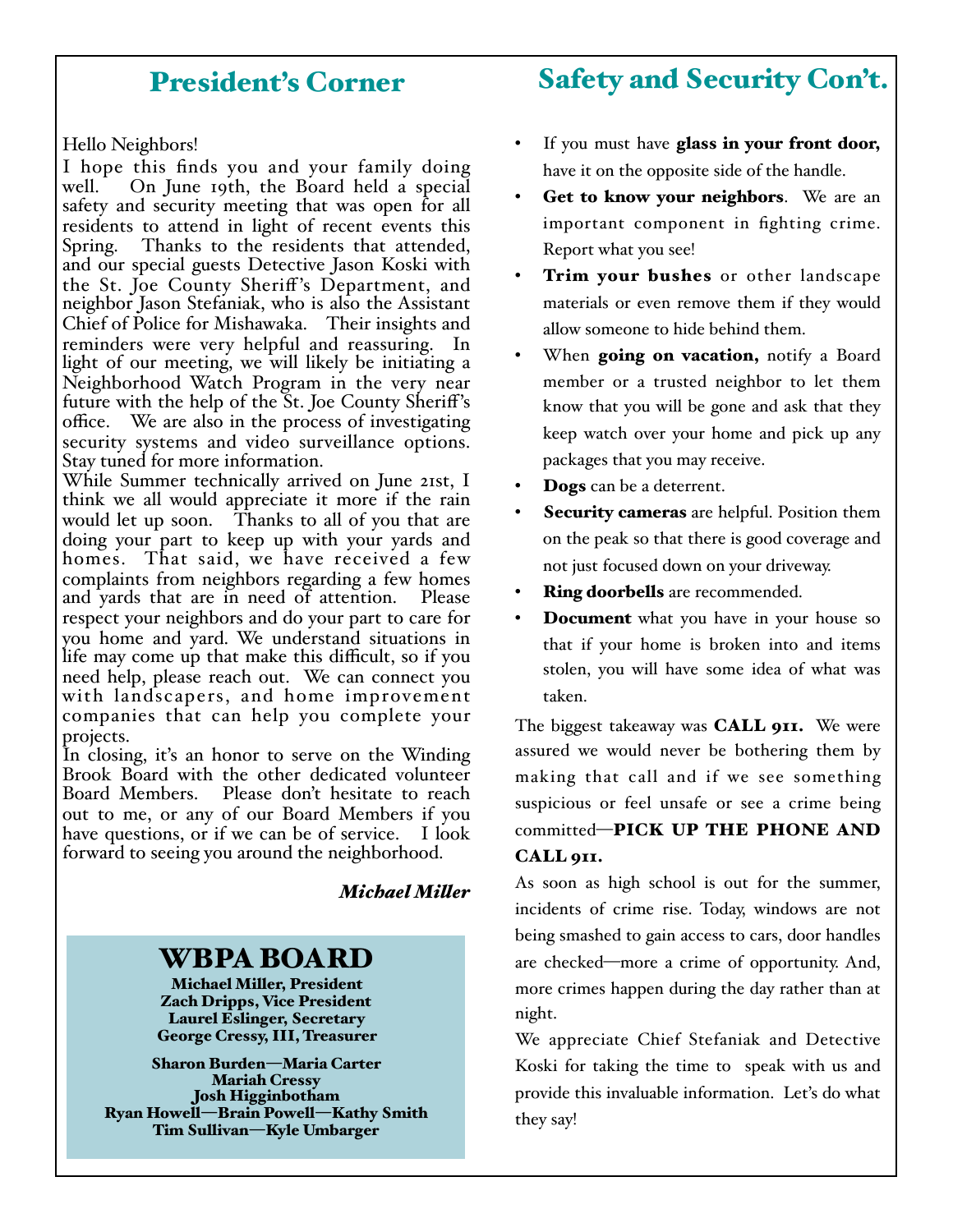## **Thextdoor**

Almost everyday, your Winding Brook neighbors are signing up to keep better informed. For those of you who have already joined, you know Nextdoor's value as a tool that is helping to connect our neighborhood. Nextdoor is a private online network based on address so it is exclusive to Winding Brook unless you choose to include surrounding neighborhoods. Your choice. This is now the vehicle that is used to alert you when there is something urgent that you should know regarding safety issues, upcoming meetings, events, items for sale, lost pets, etc.

Please consider signing up if you haven't already done so. It is well worth it and will help keep your family safe, informed, and up to date on our neighborhood. Just log into our website at windingbrookpark.com. Look for the link in the upper right corner. It is faint so look hard!

UPDATE: Detective Koski shared at the recent meeting that he had been involved in the investigation regarding the shooting on Whispering Oak and that he felt it was an isolated incident and that it should not happen again.



## **AROUND THE PARK**

### New Residents

A warm welcome to our new and not so new neighbors1

. Neil and Debra Morey now reside at 15675 Hearthstone Drive. Debra is a homemaker and Neil recently retired from the U.S. Army where he was stationed as a dentist in Ft. Stewart, GA. They have five children and ten grandchildren. Maria Carter, who lives in the neighborhood, is their

daughter which is what prompted them to move north. They enjoy home improvements, reading, church work, and woodworking. Both Neil and Debra love it here and appreciate being in close proximity to everything.

New to  $54737$  Little Flower Trail are Andy and Kathy Blum who recently moved from their home on Robin Lane!

### Cul de Sacs

The WBPA Board is looking at several cul de sacs to receive a face lift this summer. Please standby for the announcement! Any neighbors who live on a cul de sac and would like to help in any way, please contact the Board at whpahome@gmail.com. Last year, Fox Run residents with financial help from the WBPA Board, helped beautify their cul de sac. Who wold like to mobilize your cul de sac residents to do something similar?

**4th of July Parade Route**

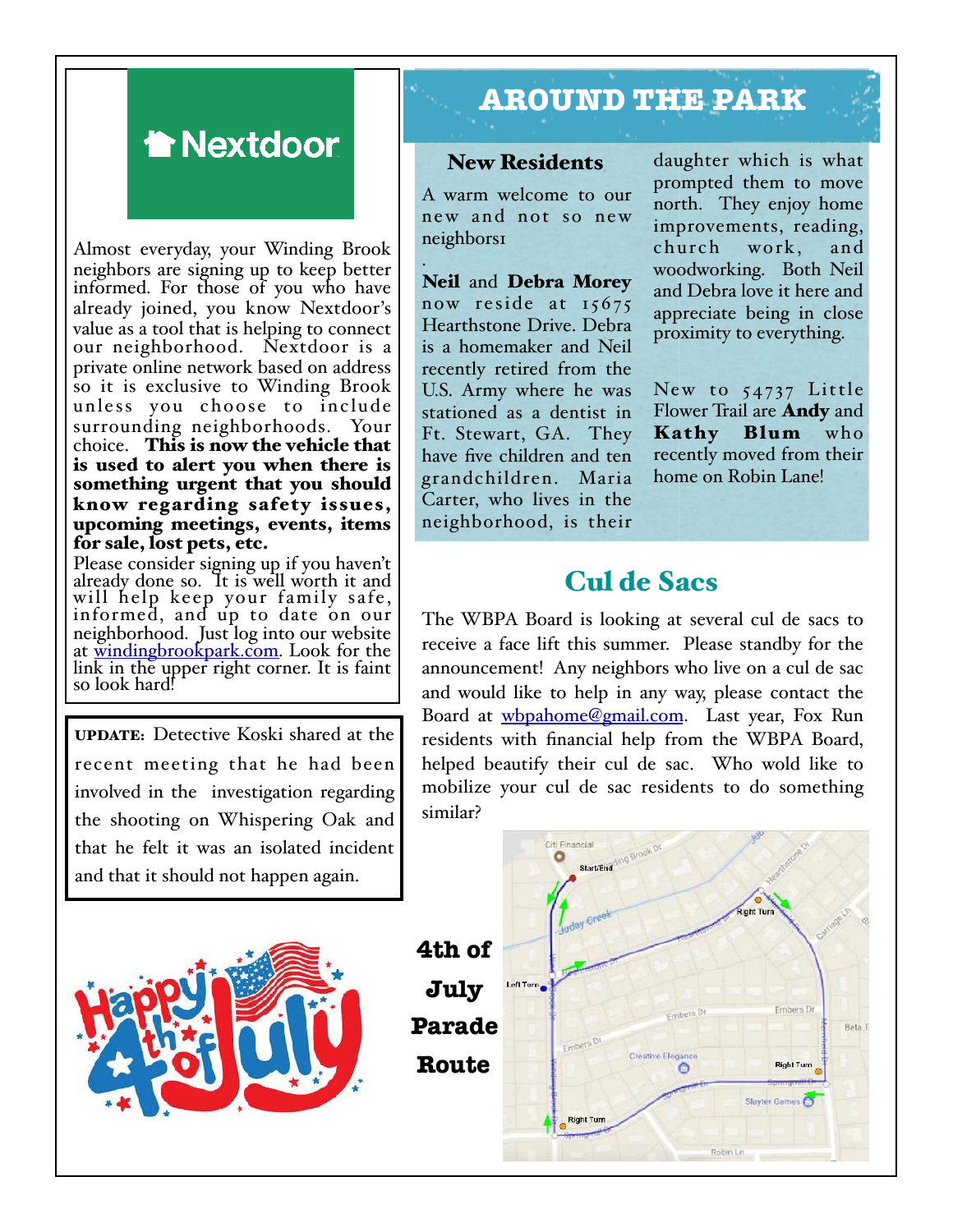## Summer is Here!

We just changed seasons —we went from cool and rainy to rainy and August-like temps and with the onset of summer, several issues surface that are not so obvious in other months:

- Please keep your dogs on leashes and scoop when needed.
- Slow down! Kids are out of school and playing outside. Walkers and bikers want to feel safe, too.
- Mow your yards! Let's keep unsightly grass and untrimmed trees and bushes out of our sight.
- Think about moving your unsightly trash and recycling containers so that we can't see them when we pass your home. There is nothing attractive about them!
- Does a neighbor need some help —reach out and lend a hand.

This points will help us all have a desirable neighborhood to live in.

Please thank and support the sponsors of Winding Brook in Bloom!



vitegreenhouses.com

Hours: April May Jun-Oct Mon-Fri 8-8 8-8 9-6<br>Saturday 8-6 8-8 9-5 Sunday<br>
CLOSED<br>
Directions on back CLOSED

(269)695-2959 email: info@vitegreenhouses.com



The weather cooperated and this year's Garage Sale was a success! Neighbors shared that it was a busy morning and they were very pleased with the results. Remember, next year it will again be the Saturday after Father's Day so start thinking of what you can live without! It will be here before you know it! Thanks to everyone who had sales this year!





### *Varners Greenhouse*

 *and Nursery*  Not just an experience but a tradition *70294 Fir Road, Niles, MI* 

## **What's Happening in Michiana**

**July 10 Arts in Bloom Garden Walk 9:30am-7:30pm Start at 3012 S. Twyckenham Drive South Bend**

**July 12-14 Underground Railway Days James Bonine House, Penn Road and Michigan 60 in Vandalia, MI** 

**July 13 Concours d'Elegance at Copshaholm 10:00am-4pm. Studebaker National Museum a t C o p s h a h o l m , 8 0 8 W. Washington St., South Bend**

**July 13 Krasl Art Fair on the Bluff 10:00am-6pm Lake Bluff Park, St. Joseph, MI** 

**July 19 Fernwood Friday 5pm. Music by Dean's List Fernwood Botanical Garden, 13988 Range Road, Niles, MI** 

**J u l y 2 0 C o m m u n i t y Foundation Arts Series 7pm IUSB Jazz Ensemble Ch Wilson Pavilion at Potawatomi Park**

Winding Brook Website: windingbrookpark.com

**WBPA** PO Box 6566 South Bend, IN 46660

WBPA email address: wbpahome@gmail.com

### **FROM THE EDITOR**

#### Hi Neighbors,

Do you have information about new residents, births, deaths, weddings, special accolades or anything you would deem newsworthy. Please send them on to our email address —wbpahome@gmail.com.

Thanks!

*Laurel Eslinger*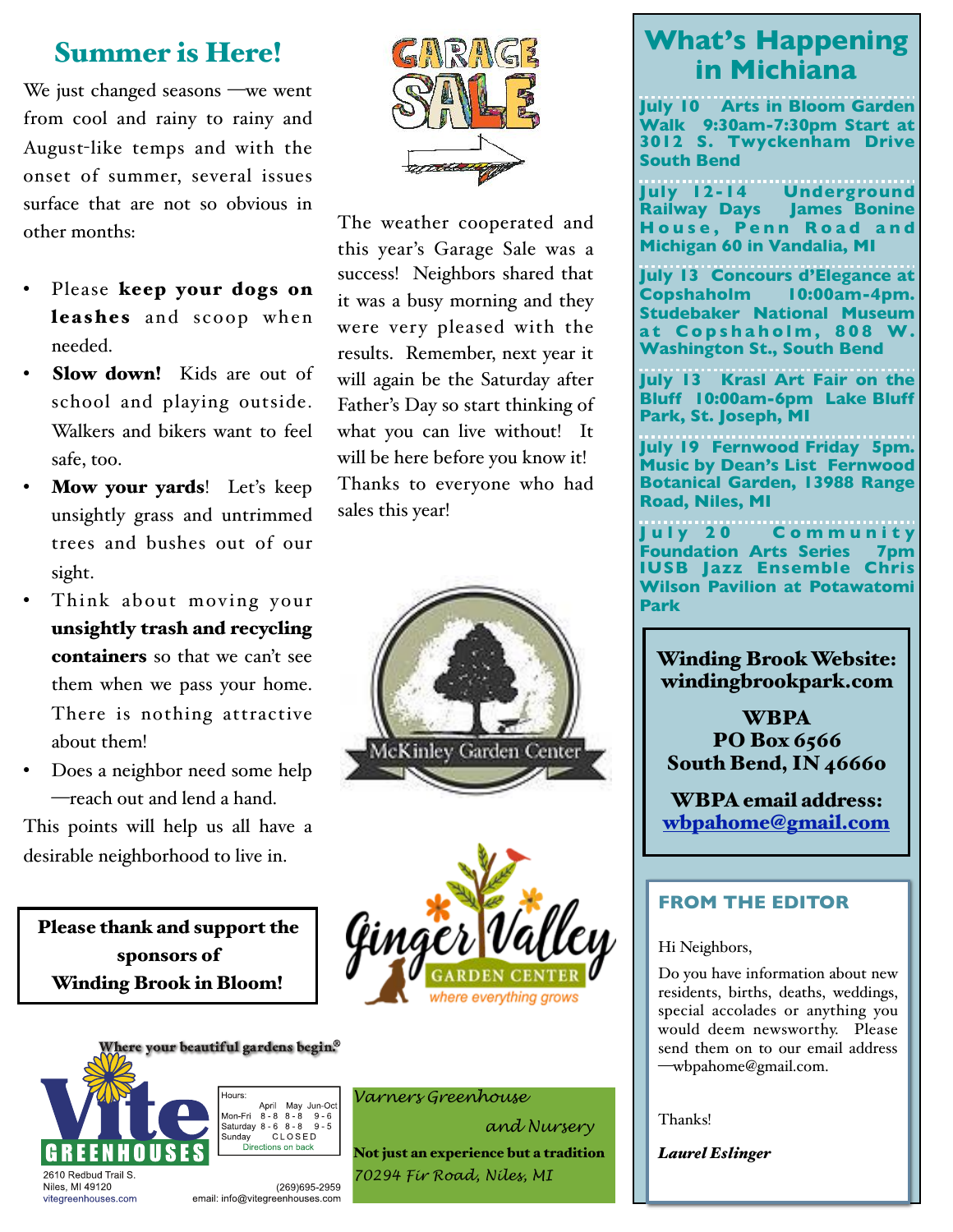### **Dues Paid in Full Through June 10**

**Annis Babcock Bagatini Barker Barnum Bass Beekman Bell Benjamin Bergwall/Brandenburg Berta Bertha Blasko Bloom Blum Bonadies Bournay Bradford Bradley Brennan Brill Buhr Burden Carter Castaneda Cavanaugh Benavente Cichowicz Clark Cocquyt Cook Copeland Cordill Cossman Cox Craig Cressy, G.III Cressy, G. Jr. Cressy, J. Cressy, R. Cybulski Czarnecki Deane Dearth DeCloedt Degan Dees Del Pilar DeLee, J. DeLee, P. Dickey Durcinka Elliott Ellis** 

**Eslinger Fair Feeks Foley Fox, J. Fulkerson Fulnecky Garman Gill Gillott Gionfriddo Glase Goodin Greske Guenther Hahn Hamman Hancock Hankins Harrington Havard Henthorn Higginbotham Hill Holt Hosinski Howell Hughes Jacob Jarvis Kelly Kinney Kirkbride Koziatek Krzyzewski Kuc Lacay Laird Lawton Lin Quan Lindeire Lowry Mainieri Mark Mason McCorry McGill McGowan McKinnell McMahon Medvigy Meier Melkey Mester** 

**Meuzelaar Meyer Miller, M. Miller, W. Mirkin Moe Monagle Montgomery Moore, B. Moore, K. Morehead Morris Muffoletto Ndayahundwa Nguyen Noonan Nussbaum Olsen Onderdonk Oneese Osborne Park Peregrine, Chris Petersen Polaski, L. Polaski, T. Porter Potts Price Probst Putman, M. Putman, T. Quinn Rajdl Rasmussen Reber Regan Ribera Rodefer Rudhman Saavedra Salameh Savage Schiele Schrager Schroeder Schuster Shappell Simko Slack Slayter Sloan Sovinski Spahic** 

**Stanfield Stefaniak Stob Strasser Sullivan, R. Sullivan, T. Sun Tapper, A. Tapper, C. Twadros Thayer Thrall/Nikola Tipton Trimburger Umbarger Unwin Vellos Vogel Voll Voor, D. Walter White Witt Wilkerson Williams, B. Williams, F. Witters Woodward Zelvy Thank you to t h e s e r e s i d e n t s who have met their annual commitment. It is never too late to pay y o u r d u e s . Subsequent dues payers will appear in the next few newsletters. L e t ' s s e e yours there if you don't see it here!**